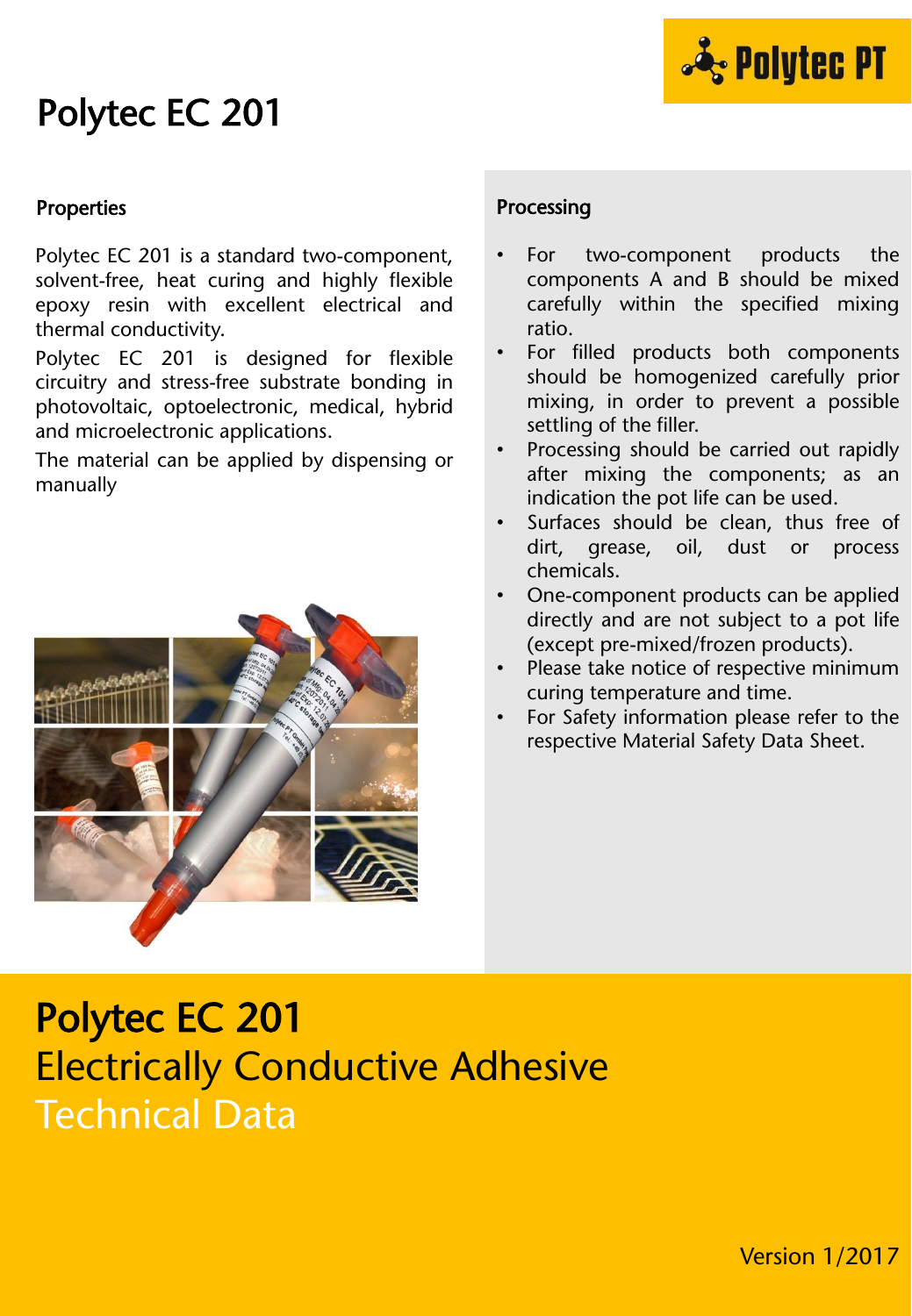

## Polytec EC 201

| Properties in uncured state                 | Method                   | Unit                     | <b>Technical Data</b> |
|---------------------------------------------|--------------------------|--------------------------|-----------------------|
| <b>Chemical basis</b>                       |                          |                          | Epoxy                 |
| No. of components                           | $\overline{\phantom{a}}$ | -                        | $\overline{2}$        |
| Mixing ratio (weight)                       | $\overline{\phantom{a}}$ | -                        | 1:1                   |
| Mixing ratio (volume)                       |                          | -                        | 100:61                |
| Pot life at 23°C                            | <b>TM 702</b>            | min                      | 45                    |
| Storage Stability at 23°C                   | <b>TM 701</b>            | months                   | 12                    |
| Consistency                                 | <b>TM 101</b>            | -                        | <b>Creamy Paste</b>   |
| Density Mix                                 | TM 201.2                 | g/cm <sup>3</sup>        | 2.66                  |
| Density A-Part                              | TM 201.2                 | g/cm <sup>3</sup>        | 2.20                  |
| Density B-Part                              | TM 201.2                 | q/cm <sup>3</sup>        | 3.58                  |
| Type of filler                              | $\overline{\phantom{a}}$ | $\overline{\phantom{0}}$ | Silver                |
| Max. particle size                          | $\overline{\phantom{a}}$ | μm                       | $<$ 30                |
| Viscosity Mix 84 s <sup>-1</sup> at 23°C    | TM 202.1                 | mPa·s                    | 6 0 0 0               |
| Viscosity A-Part 84 s <sup>-1</sup> at 23°C | TM 202.1                 | mPa·s                    | 8 0 0 0               |
| Viscosity B-Part 84 s <sup>-1</sup> at 23°C | TM 202.1                 | mPa·s                    | 4 0 0 0               |

| Properties in cured* state                 | Method                 | Unit              | <b>Technical Data</b>    |
|--------------------------------------------|------------------------|-------------------|--------------------------|
| Color                                      | <b>TM 101</b>          |                   | Silver                   |
| Hardness (Shore D)                         | DIN EN ISO 868         |                   | 45                       |
| Temperature resistance continuous          | <b>TM 302</b>          | $^{\circ}$ C      | $-55/ +170$              |
| Temperature resistance short term          | <b>TM 302</b>          | $^{\circ}{\rm C}$ | $-55/+270$               |
| <b>Degradation Temperature</b>             | <b>TM 302</b>          | $^{\circ}$ C      | $+320$                   |
| Glass Transition Temperature $(T_q)$       | <b>TM 501</b>          | $^{\circ}$ C      | $<$ 23                   |
| Coefficient of thermal expansion $(Tq)$    | ISO 11359-2            | ppm               | $\overline{\phantom{a}}$ |
| Coefficient of thermal expansion ( $>Ta$ ) | ISO 11359-2            | ppm               | $\overline{a}$           |
| Thermal conductivity                       |                        | W/mK              | 1.5                      |
| Specific volume resistivity                | <b>DIN EN ISO 3915</b> | $\Omega$ ·cm      | $2 - 5 \cdot 10^{-4}$    |
| Electrical conductivity                    | <b>DIN EN ISO 3915</b> | S/m               | $\overline{\phantom{a}}$ |
| Elasticity modulus                         | TM 605                 | N/mm <sup>2</sup> | 590                      |
| Tensile Strength                           | TM 605                 | N/mm <sup>2</sup> | 13.4                     |
| Lap shear strength (Al/Al)                 | TM 604                 | N/mm <sup>2</sup> | $\overline{\phantom{m}}$ |
| Elongation at break                        | TM 605                 | $\%$              | 8.5                      |
| Water absorption 24 h, 23°C                | <b>TM 301</b>          | %                 | 0.45                     |

\*The above data has been determined with samples cured at 150°C. Please notice, by varying the curing temperature these properties can be influenced to some extend.